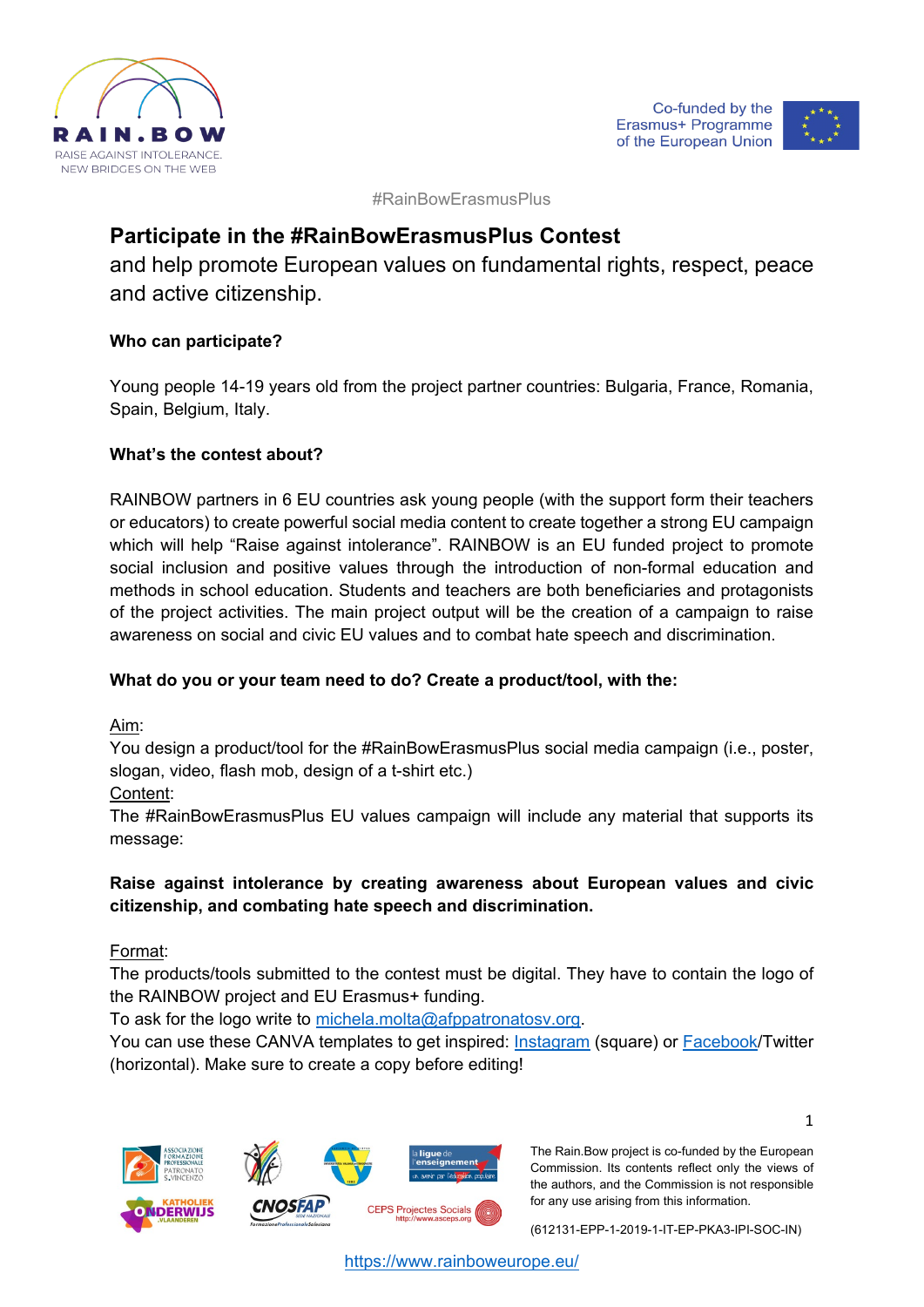



#RainBowErasmusPlus

## **How to submit your product/tool?**

## [You can submit your product/tool through this Google form.](https://docs.google.com/forms/d/1M8Kvw-VNm_TCuiE_kASeZD-DUPDHUeJsD6LrV1GBdaY/edit)

#### Suggested formats and tips:

Video, photo or banner with a positive message or awareness raising slogan etc. Video: Max. 1 minute duration, MP4, MOV, WMV, FLV, WebM or AVI format Image: Digital format, Size between 30x40 and 50x70, Max 10 MB, .jpg format, pdf, png, GIF, PDF, ppt, every other format must be exported in pdf Audio: mp3, wav

## **Calendar:**

Deadline to submit material: 22<sup>nd</sup> of February 2022 First selection national: Local decision, at latest by the 16<sup>th</sup> of March 2022 Final selection: 16-18<sup>th</sup> March 2022 (TPM)

#### **Selection process:**

The selection of the winners will take place in March 2022 in two phases:

1<sup>st</sup> [project partners](https://www.rainboweurope.eu/partners) will choose in each country the favourite 3 products/tools among those submitted.

2<sup>nd</sup> during the EU partners transnational meeting 7 products/tools will be selected following the criteria of the "best combination to create a coherent EU campaign" with at least one from each country.

## **Evaluation criteria:**

The maximum score that can be reached is 12. 1= weak, 2= ok, 3= good, 4= outstanding

Entries will be punctuated on the following criteria:

- Powerful message: 1-4
- Content relevance (ex. Related to project topics): 1-4
- Production quality (ex. Originality of the content in terms of its narrative, use of media, appearances etc.): 1-4

## **Award:**

Five students and two teachers from each project partner country will be selected to attend the European values camp, planned in Varna (Bulgaria) from the  $3<sup>rd</sup>$  to the  $9<sup>th</sup>$  of July 2022.



The Rain.Bow project is co-funded by the European Commission. Its contents reflect only the views of the authors, and the Commission is not responsible for any use arising from this information.

(612131-EPP-1-2019-1-IT-EP-PKA3-IPI-SOC-IN)

2